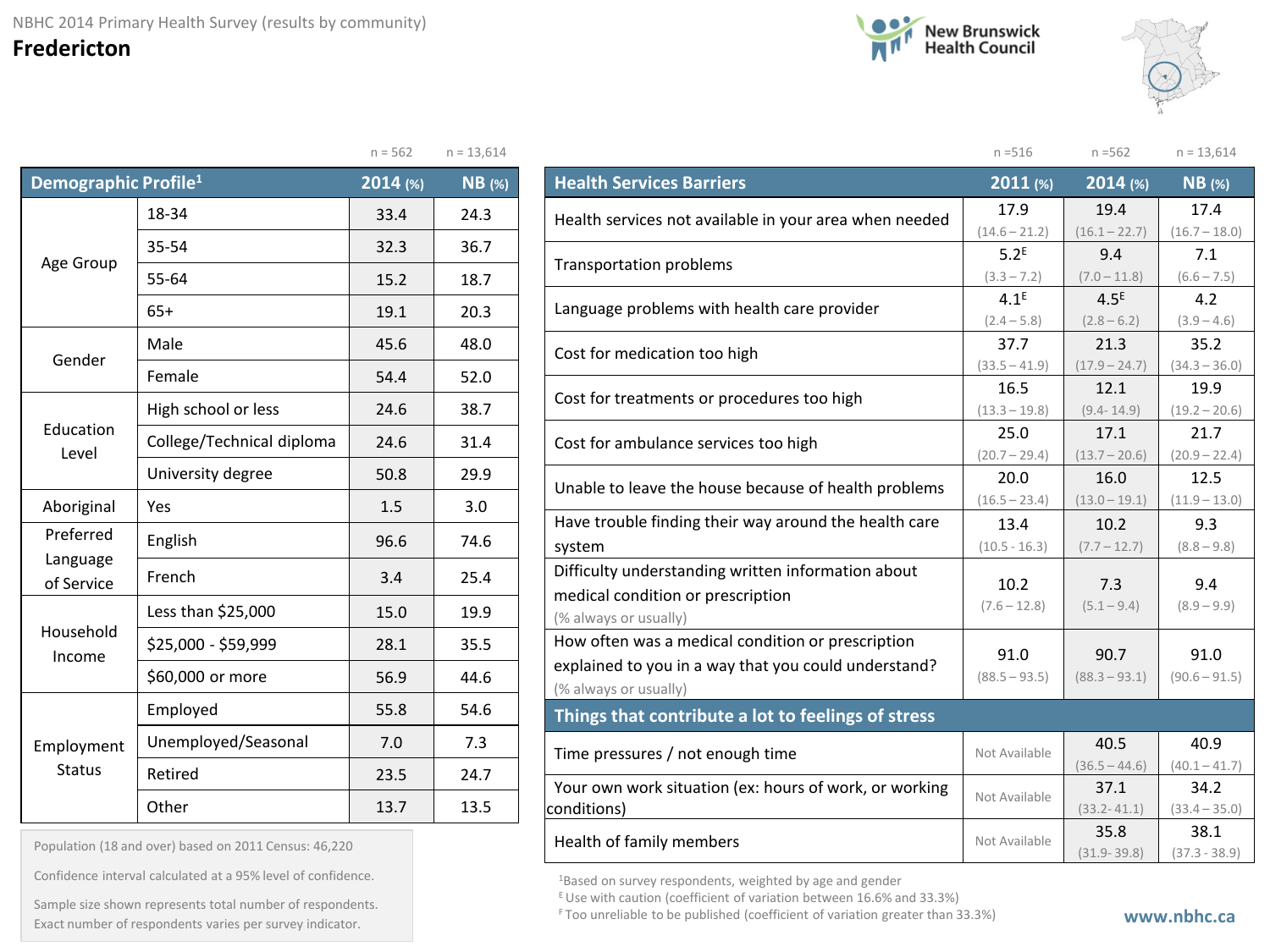## **Fredericton**

|                                                  | $n = 516$        | $n = 562$         | $n = 13,614$    |
|--------------------------------------------------|------------------|-------------------|-----------------|
| <b>Health Profile</b>                            | 2011(%)          | 2014 (%)          | <b>NB</b> (%)   |
| Self-rated Health (% very good or excellent)     | 58.3             | 60.2              | 50.5            |
|                                                  | $(54.1 - 62.5)$  | $(56.2 - 64.2)$   | $(49.6 - 51.3)$ |
| Self-rated mental or emotional health            | Not Available    | 73.2              | 65.4            |
| (% very good or excellent)                       |                  | $(69.5 - 76.8)$   | $(64.6 - 66.2)$ |
| "My health largely depends on how well I take    | 60.2             | 56.5              | 55.2            |
| care of myself" (% strongly agree)               | $(56.0 - 64.4)$  | $(52.4 - 60.6)$   | $(54.4 - 56.0)$ |
| Number of prescription medications taken on a    | 17.6             | 15.2              | 15.2            |
| regular basis $3$ (% 6 or more)                  | $(13.5 - 21.7)$  | $(11.7 - 18.7)$   | $(14.5 - 15.9)$ |
| Discuss regularly with a health professional on  | 28.8             | $\downarrow$ 19.4 | 25.4            |
| improving health or preventing illness           | $(24.7 - 32.9)$  | $(16.1 - 22.7)$   | $(24.7 - 26.1)$ |
| (% always or usually)                            |                  |                   |                 |
| How long have you been seeing the same family    | 75.0             | 75.0              | 73.0            |
| doctor? (% 5 years or more)                      | $(71.1 - 78.9)$  | $(71.2 - 78.8)$   | $(72.2 - 73.7)$ |
| Are you limited in doing activities because of a |                  |                   |                 |
| physical or mental condition, or a health        | Not<br>Available | 22.3              | 22.1            |
| problem? (% yes)                                 |                  | $(18.9 - 25.7)$   | $(21.4 - 22.8)$ |
| <b>Memory Loss</b>                               |                  |                   |                 |
| Someone in household has a memory problem        | Not              | 10.7              | 9.9             |
|                                                  | Available        | $(8.1 - 13.2)$    | $(9.4 - 10.4)$  |
| that interferes with day to day function         | Not              | 3.7 <sup>E</sup>  | 3.9             |
|                                                  | Available        | $(2.1 - 5.2)$     | $(3.6 - 4.2)$   |
| <b>Health Behaviours</b>                         |                  |                   |                 |
| Eating fruits and vegetables                     | Not Available    | 54.5              | 50.4            |
| (% 5 portions or more a day)                     |                  | $(50.4 - 58.6)$   | $(49.5 - 51.2)$ |
| Moderate or vigorous physical activity           | Not Available    | 51.9              | 49.0            |
| (% at least 2 1/2 hours a week)                  |                  | $(47.7 - 56.0)$   | $(48.1 - 49.8)$ |
| Current smoker                                   | Not Available    | 15.2              | 19.2            |
| (% daily or occasional)                          |                  | $(12.2 - 18.1)$   | $(18.5 - 19.8)$ |
| Unhealthy weight                                 | Not Available    | 25.2              | 30.8            |
| (% obese)                                        |                  | $(21.5 - 28.8)$   | $(30.0 - 31.6)$ |

| <b>Chronic Health</b><br>Conditions <sup>1</sup> | 2011 (%)                          | $2014$ (%)                        | $2014^2$ (#) | $NB$ (%)                |
|--------------------------------------------------|-----------------------------------|-----------------------------------|--------------|-------------------------|
| One or more chronic                              | 55.3                              | 57.6                              | 26,638       | 61.6                    |
| health conditions <sup>3</sup>                   | $(51.0 - 59.6)$                   | $(53.6 - 61.7)$                   |              | $(60.8 - 62.4)$         |
| High blood pressure                              | 22.6<br>$(19.0 - 26.2)$           | 23.2<br>$(19.8 - 26.7)$           | 10,735       | 27.0<br>$(26.2 - 27.7)$ |
| Gastric Reflux (GERD)                            | 17.8<br>$(14.5 - 21.1)$           | 17.3<br>$(14.1 - 20.4)$           | 7,979        | 16.4<br>$(15.8 - 17.0)$ |
| Depression                                       | 15.2<br>$(12.2 - 18.3)$           | 15.2<br>$(12.3 - 18.2)$           | 7,029        | 14.9<br>$(14.3 - 15.5)$ |
| Asthma                                           | 9.8<br>$(7.2 - 12.4)$             | 15.0<br>$(12.0 - 17.9)$           | 6,918        | 11.8<br>$(11.3 - 12.4)$ |
| Arthritis                                        | 15.7<br>$(12.6 - 18.8)$           | 14.5<br>$(11.6 - 17.4)$           | 6,683        | 17.4<br>$(16.8 - 18.0)$ |
| Chronic pain                                     | 14.7<br>$(11.6 - 17.7)$           | 13.3<br>$(10.5 - 16.1)$           | 6,156        | 14.0<br>$(13.5 - 14.6)$ |
| Cancer                                           | 6.2E<br>$(4.2 - 8.3)$             | 8.4<br>$(6.1 - 10.6)$             | 3,864        | 8.3<br>$(7.8 - 8.7)$    |
| <b>Diabetes</b>                                  | 7.8<br>$(5.5 - 10.1)$             | 7.7<br>$(5.5 - 9.9)$              | 3,545        | 10.7<br>$(10.1 - 11.2)$ |
| Heart disease                                    | 8.9<br>$(6.4 - 11.3)$             | 6.6<br>$(4.6 - 8.7)$              | 3,071        | 8.3<br>$(7.9 - 8.8)$    |
| Mood disorder other<br>than depression           | 2.7 <sup>E</sup><br>$(1.3 - 4.0)$ | 4.0 <sup>E</sup><br>$(2.4 - 5.6)$ | 1,843        | 3.0<br>$(2.7 - 3.2)$    |
| <b>Stroke</b>                                    | 2.6E<br>$(1.2 - 4.0)$             | 3.8 <sup>E</sup><br>$(2.2 - 5.4)$ | 1,757        | 2.5<br>$(2.2 - 2.8)$    |
| Emphysema or COPD                                | 2.7 <sup>E</sup><br>$(1.3 - 4.1)$ | 24E<br>$(1.1 - 3.6)$              | 1,089        | 3.0<br>$(2.7 - 3.3)$    |

 $\uparrow$  = Higher than 2011 results  $\blacktriangleright$  = Lower than 2011 results

 $n = 516$   $n = 562$   $n = 562$   $n = 13,614$ 

Confidence interval calculated at a 95% level of confidence.

Symbols  $\bigwedge$  and  $\bigvee$  indicate a statistically significant difference at the 95% level of confidence.

Sample size shown represents total number of respondents. Exact number of respondents varies per survey indicator.

<sup>1</sup> Self-reported based on survey respondents

<sup>2</sup> Estimated number of citizens who have the selected chronic health condition

<sup>3</sup> Among the twelve chronic health conditions listed in table located at the right of this page.

 $E$  Use with caution (coefficient of variation between 16.6% and 33.3%)

F Too unreliable to be published (coefficient of variation greater than 33.3%)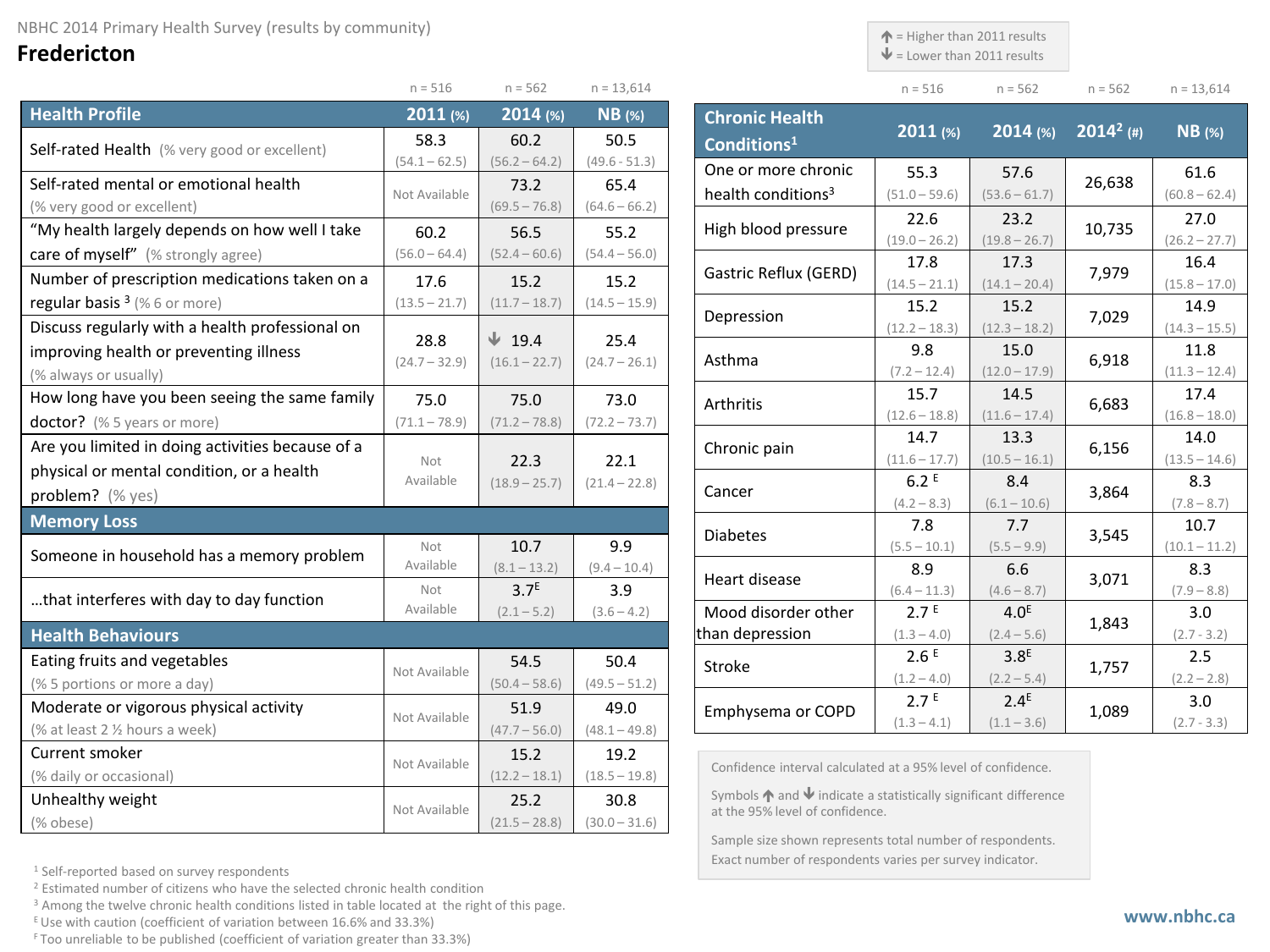| NBHC 2014 Primary Health Survey (results by community)<br><b>Fredericton</b> |                                                                                                | $B =$ Better than 2011 results<br>$W =$ Worse than 2011 results                                                                                                                                                                                                                                                                |                         |                         |                                                                                                                                               |                         |                         |
|------------------------------------------------------------------------------|------------------------------------------------------------------------------------------------|--------------------------------------------------------------------------------------------------------------------------------------------------------------------------------------------------------------------------------------------------------------------------------------------------------------------------------|-------------------------|-------------------------|-----------------------------------------------------------------------------------------------------------------------------------------------|-------------------------|-------------------------|
|                                                                              |                                                                                                |                                                                                                                                                                                                                                                                                                                                | $n = 516$               | $n = 562$               | 1 to 33                                                                                                                                       | $n=13,614$              |                         |
|                                                                              | <b>Primary Health Indicator</b>                                                                |                                                                                                                                                                                                                                                                                                                                |                         | $2011^1$                | 2014                                                                                                                                          | Rank <sup>2</sup>       | <b>NB</b>               |
|                                                                              |                                                                                                | <b>Accessibility</b><br>The ability of patients/clients to obtain care/service at the right place and the right time, based on respective needs, in the official language of their choice                                                                                                                                      |                         |                         |                                                                                                                                               |                         |                         |
|                                                                              | $A-1$                                                                                          | Has a personal family doctor (% yes)                                                                                                                                                                                                                                                                                           |                         | 90.6<br>$(88.1 - 93.1)$ | w 83.8<br>$(80.8 - 86.8)$                                                                                                                     | 32                      | 92.1<br>$(91.7 - 92.5)$ |
|                                                                              | $A-2$                                                                                          | <b>Calling family doctor's office during regular practice hours</b> (% very easy or somewhat easy)                                                                                                                                                                                                                             |                         | 67.5<br>$(63.4 - 71.7)$ | 72.3<br>$(68.4 - 76.2)$                                                                                                                       | 30                      | 78.3<br>$(77.6 - 79.0)$ |
|                                                                              | $A-3$                                                                                          | Family doctor has extended office hours (after 5pm or on weekends) (% yes)                                                                                                                                                                                                                                                     |                         | Not available           | 10.9<br>$(8.2 - 13.6)$                                                                                                                        | 26                      | 16.2<br>$(15.6 - 16.8)$ |
| Personal Family Doctor                                                       | $A - 4$                                                                                        | Family doctor has an after-hour arrangement when office is closed (% yes)                                                                                                                                                                                                                                                      |                         | 17.6<br>$(14.3 - 21.0)$ | 10.8<br>W<br>$(8.1 - 13.5)$                                                                                                                   | 29                      | 18.2<br>$(17.5 - 18.9)$ |
|                                                                              |                                                                                                | (% on same day or next day)                                                                                                                                                                                                                                                                                                    | 25.0<br>$(21.1 - 28.9)$ | 28.8<br>$(24.7 - 32.9)$ | 20                                                                                                                                            | 30.1<br>$(29.3 - 30.9)$ |                         |
|                                                                              | $A-5$                                                                                          | How quickly appointment can be made with family doctor<br>(% within 5 days)                                                                                                                                                                                                                                                    |                         | 55.6<br>$(51.2 - 60.1)$ | 60.0<br>$(55.6 - 64.4)$                                                                                                                       | 18                      | 60.3<br>$(59.4 - 61.2)$ |
|                                                                              | $A-6$                                                                                          | Nurse working with family doctor who is regularly involved in health care (% yes)                                                                                                                                                                                                                                              |                         | 42.5<br>$(38.1 - 46.9)$ | 40.6<br>$(36.3 - 44.9)$                                                                                                                       | 2                       | 27.5<br>$(26.7 - 28.3)$ |
|                                                                              | $A-7$                                                                                          | Has access to a <b>primary health team<sup>3</sup></b> (% yes)                                                                                                                                                                                                                                                                 |                         | 42.9<br>$(38.7 - 47.1)$ | 35.3<br>$(31.4 - 39.2)$                                                                                                                       | $\overline{7}$          | 28.5<br>$(27.8 - 29.2)$ |
|                                                                              | $A-8$                                                                                          | Wait time at the hospital emergency department (% less than 4 hours)                                                                                                                                                                                                                                                           |                         | 76.4<br>$(69.7 - 83.0)$ | 63.5<br>$(56.3 - 70.7)$                                                                                                                       | 29                      | 73.9<br>$(72.7 - 75.1)$ |
|                                                                              | $A-9$                                                                                          | How often citizens received the health care service they needed in the                                                                                                                                                                                                                                                         | English <sup>4</sup>    | 97.8<br>$(96.5 - 99.1)$ | 98.5<br>$(97.4 - 99.6)$                                                                                                                       |                         | 72.6<br>$(71.0 - 74.2)$ |
|                                                                              | official language of their choice<br>(% who always received service in language of preference) |                                                                                                                                                                                                                                                                                                                                | French <sup>4</sup>     | F                       | 56.5 $E$<br>$(33.6 - 79.4)$                                                                                                                   |                         | 60.3<br>$(59.4 - 61.2)$ |
|                                                                              |                                                                                                | <sup>1</sup> Community results were not reported in 2011<br>$2$ Indicator rank across 33 communities, from best (1) to worst (33)<br><sup>3</sup> Primary health team: Has access to a family doctor and has access to either a nurse practitioner or a nurse or<br>other health professionals at their family doctor's office |                         |                         | Confidence interval calculated at a 95% level of confidence.<br>Symbols <b>B</b> and <b>W</b> indicate a statistically significant difference |                         |                         |

other health professionals at their family doctor's office<br><sup>4</sup> Preferred language of service as indicated by respondent in the survey

 $E$  Use with caution (coefficient of variation between 16.7% and 33.3%)

<sup>F</sup> Too unreliable to be published (coefficient of variation greater than 33.3%)

at the 95% level of confidence.

Sample size shown represents total number of respondents. Exact number of respondents varies per survey indicator.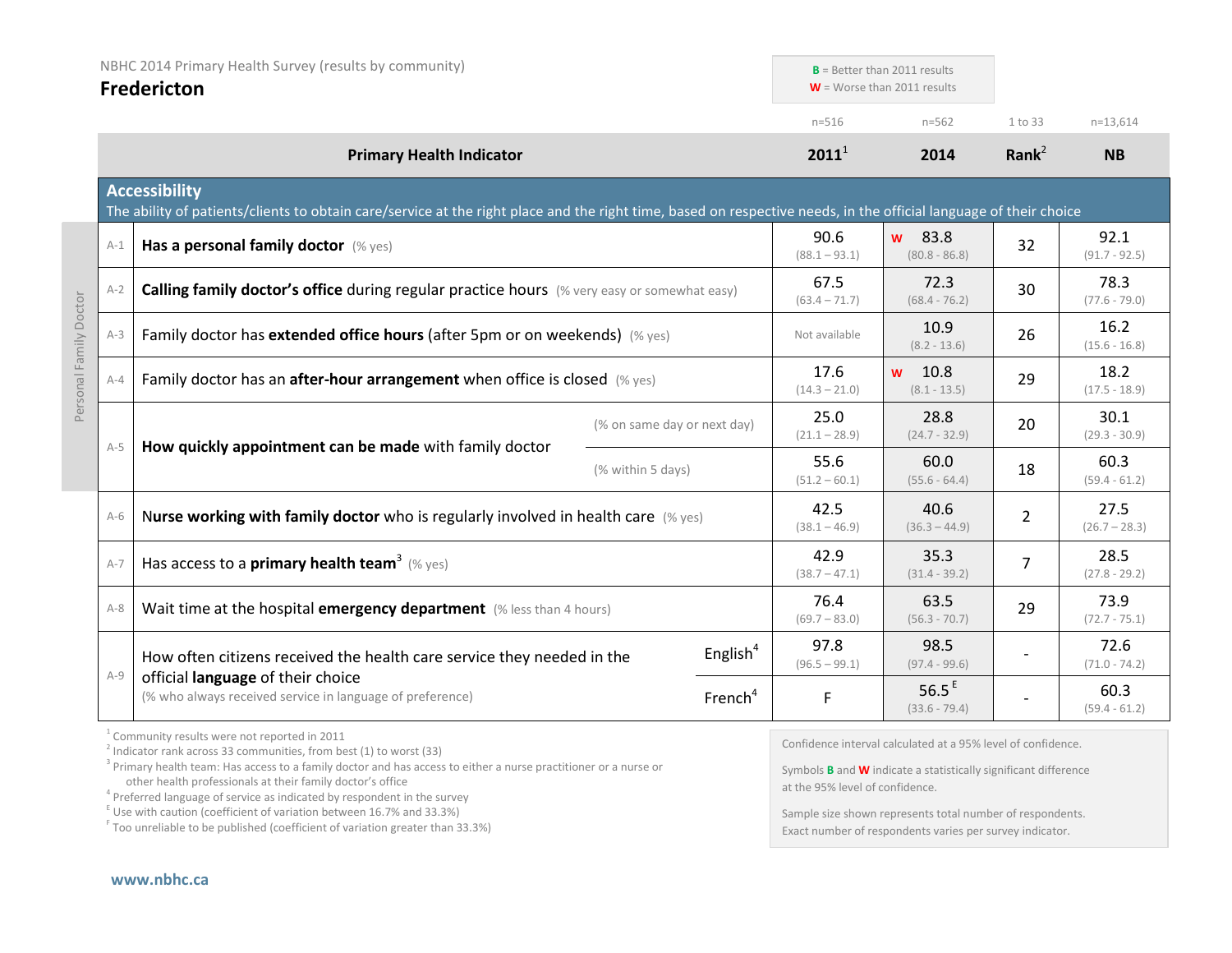|               | NBHC 2014 Primary Health Survey (results by community)<br><b>Fredericton</b>                                                                                  |                              | $B =$ Better than 2011 results<br>$W =$ Worse than 2011 results |                |                            |
|---------------|---------------------------------------------------------------------------------------------------------------------------------------------------------------|------------------------------|-----------------------------------------------------------------|----------------|----------------------------|
|               |                                                                                                                                                               | $n = 516$                    | $n = 562$                                                       | 1 to 33        | $n=13,614$                 |
|               | <b>Primary Health Indicator</b>                                                                                                                               | $2011^1$                     | 2014                                                            | Rank $^2$      | <b>NB</b>                  |
|               | <b>Appropriateness</b><br>Care/service provided is relevant to the patients'/clients' needs and based on established standards                                |                              |                                                                 |                |                            |
| $Q-1$         | Adults 65 and over who received their flu shot in the last year $(\%$ yes)                                                                                    | Not available                | 81.7<br>$(76.9 - 86.5)$                                         | $\overline{2}$ | 70.6<br>$(69.2 - 72.0)$    |
| $Q - 2$       | Adults with one or more of four select chronic health conditions <sup>5</sup> who had<br><b>measurements for blood pressure</b> in the past 12 months (% yes) | 94.7<br>$(91.5 - 97.8)$      | 92.3<br>$(89.1 - 95.5)$                                         | 16             | 91.3<br>$(90.6 - 92.0)$    |
| $Q-3$         | Adults with one or more of four select chronic health conditions <sup>5</sup> who had<br><b>measurements for cholesterol</b> in the past 12 months (% yes)    | 81.7<br>$(76.1 - 87.2)$      | 71.4<br>$(65.8 - 77.0)$                                         | 27             | 76.3<br>$(75.2 - 77.4)$    |
| $Q - 4$       | Adults with one or more of four select chronic health conditions <sup>5</sup> who had<br><b>measurements for blood sugar</b> in the past 12 months $(\%$ yes) | 79.8<br>$(74.0 - 85.6)$      | w 65.4<br>$(59.6 - 71.2)$                                       | 31             | 73.9<br>$(72.8 - 75.0)$    |
| $Q-5$         | Adults with one or more of four select chronic health conditions <sup>5</sup> who had<br><b>measurements for body weight</b> in the past 12 months (% yes)    | 64.9<br>$(58.2 - 71.7)$      | 56.4<br>$(50.3 - 62.5)$                                         | 21             | 59.3<br>$(58.0 - 60.6)$    |
| $Q-6$         | How often family doctor helps citizens coordinate the care from other health care<br>providers and places (% always)                                          | 69.5<br>$(64.4 - 74.6)$      | 69.3<br>$(64.1 - 74.5)$                                         | 21             | 70.7<br>$(69.7 - 71.7)$    |
|               | <b>Effectiveness</b><br>Care/service, intervention or action achieves the desired results                                                                     |                              |                                                                 |                |                            |
| $Q-7$         | Citizens with a chronic health condition <sup>7</sup> who have confidence in controlling and<br>managing their health condition (% very confident)            | 40.1<br>$(34.9 - 45.3)$      | 38.1<br>$(33.4 - 42.8)$                                         | 25             | 42.2<br>$(41.2 - 43.2)$    |
| <b>Safety</b> | Potential risks of an intervention or the environment are avoided or minimized                                                                                |                              |                                                                 |                |                            |
| $Q - 8$       | Citizens with a chronic health condition' who know what each of their prescribed<br>medications do (% strongly agree)                                         | 52.2<br>$(46.5 - 57.9)$      | 60.2<br>$(55.1 - 65.3)$                                         | 5              | 47.7<br>$(46.6 - 48.8)$    |
| $Q - 9$       | Was harmed due to a medical error or mistake as a result of health care services<br>received in the last 12 months (excluding hospital stay) (% yes)          | $3.6^{E,6}$<br>$(1.9 - 5.2)$ | $2.6^{E,6}$<br>$(1.3 - 3.9)$                                    |                | $2.7^{6}$<br>$(2.4 - 3.0)$ |
|               | <sup>1</sup> Community results were not reported in 2011                                                                                                      |                              | Confidence interval calculated at a OEM lovel of confidence     |                |                            |

 $2$  Indicator rank across 33 communities, from best (1) to worst (33)

<sup>5</sup> Self-reported by respondent: Diabetes, heart disease, stroke or high blood pressure

 $6$  For this type of indicator, a "better" result is achieved when the indicator has a "lower" value

<sup>7</sup> Self-reported by respondent: Arthritis, asthma, cancer, chronic pain, depression, diabetes, emphysema or COPD,

 $\epsilon$  Use with caution (coefficient of variation between 16.7% and 33.3%)

Confidence interval calculated at a 95% level of confidence.

Symbols **B** and **W** indicate a statistically significant difference at the 95% level of confidence.

Sample size shown represents total number of respondents. Exact number of respondents varies per survey indicator.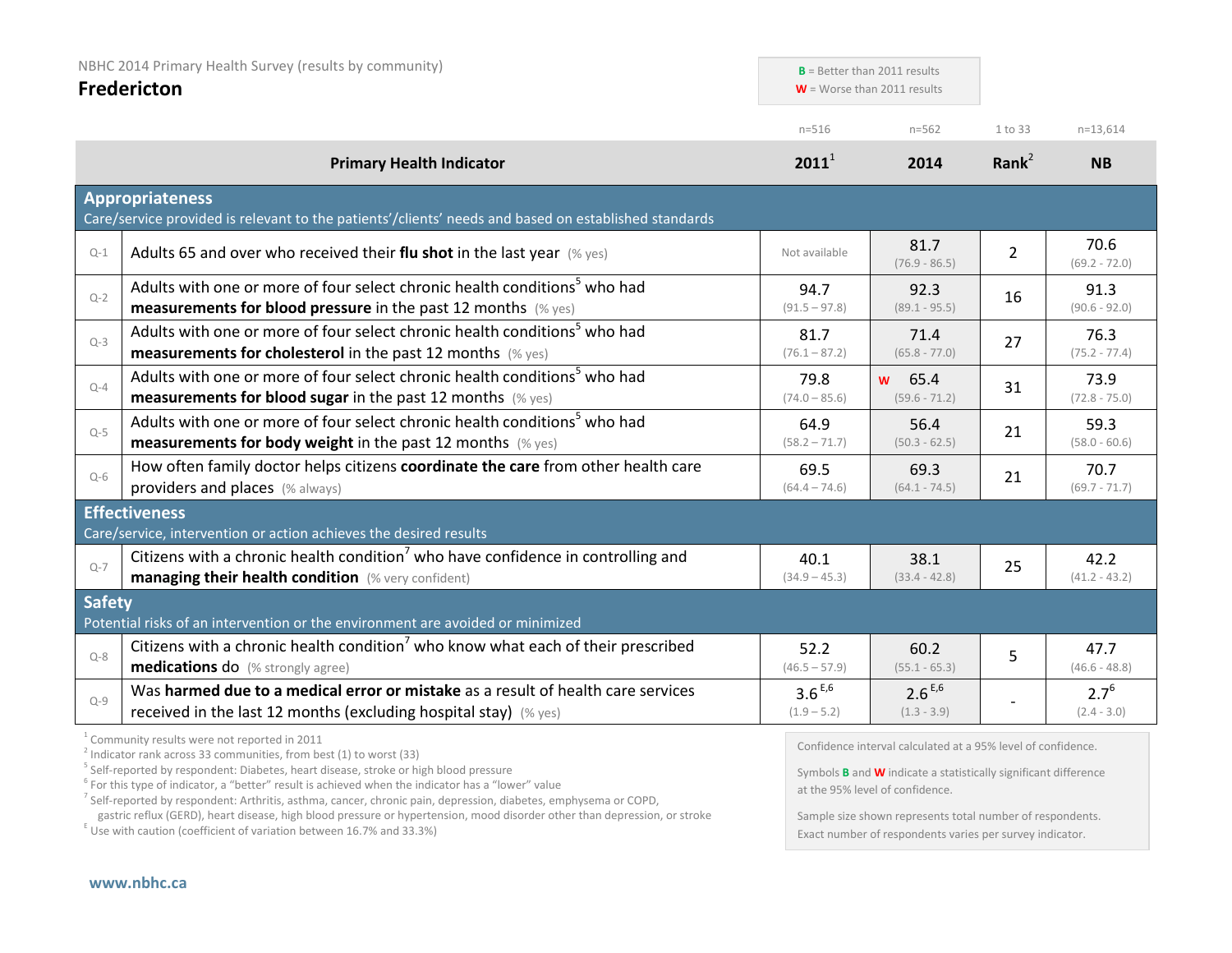| NBHC 2014 Primary Health Survey (results by community)<br><b>Fredericton</b> |                                                                                                                            | $B$ = Better than 2011 results<br>$W =$ Worse than 2011 results |                                   |                   |                               |
|------------------------------------------------------------------------------|----------------------------------------------------------------------------------------------------------------------------|-----------------------------------------------------------------|-----------------------------------|-------------------|-------------------------------|
|                                                                              |                                                                                                                            | $n = 516$                                                       | $n = 562$                         | 1 to 33           | $n=13,614$                    |
|                                                                              | <b>Primary Health Indicator</b>                                                                                            | $2011^1$                                                        | 2014                              | Rank <sup>2</sup> | <b>NB</b>                     |
|                                                                              | <b>Efficiency</b><br>Achieving the desired results with the most cost-effective use of resources                           |                                                                 |                                   |                   |                               |
| $Q - 10$                                                                     | Model of care used most often when sick or in need of care from a health professional<br>(% hospital emergency department) | 5.2 $E,6$<br>$(3.3 - 7.1)$                                      | $3.5^{E,6}$<br>$(2.0 - 5.0)$      | 2                 | $11.5^{6}$<br>$(11.0 - 12.0)$ |
| $Q-11$                                                                       | Has used Tele-Care or other telephone information lines in the last 12 months $(\%$ yes)                                   | 10.0<br>$(7.5 - 12.5)$                                          | 9.8<br>$(7.4 - 12.2)$             | 3                 | 7.4<br>$(7.0 - 7.8)$          |
|                                                                              | <b>Use of services</b><br>Using primary health services in the last 12 months                                              |                                                                 |                                   |                   |                               |
| $U-1$                                                                        | Visited a personal family doctor (% yes)                                                                                   | 79.7<br>$(76.3 - 83.1)$                                         | 70.7<br>$(66.9 - 74.5)$           | 31                | 80.3<br>$(79.6 - 81.0)$       |
| $U-2$                                                                        | Visited a hospital emergency department (% yes)                                                                            | 32.8<br>$(28.8 - 36.8)$                                         | 29.6<br>$(25.8 - 33.4)$           | 31                | 41.3<br>$(40.5 - 42.1)$       |
| $U-3$                                                                        | Visited a specialist (% yes)                                                                                               | Not available                                                   | 50.5<br>$(46.4 - 54.6)$           | 30                | 56.4<br>$(55.6 - 57.2)$       |
| $U-4$                                                                        | Visited an after-hours clinic or a walk-in clinic (% yes)                                                                  | 32.4<br>$(28.5 - 36.3)$                                         | 26.3<br>$(22.7 - 29.9)$           | 6                 | 24.3<br>$(23.6 - 25.0)$       |
| $U-5$                                                                        | Visited an alternative practitioner (% yes)                                                                                | Not available                                                   | 28.1<br>$(24.4 - 31.8)$           | 8                 | 25.2<br>$(24.5 - 25.9)$       |
| $U-6$                                                                        | Visited a community health centre (% yes)                                                                                  | $4.2^E$<br>$(2.5 - 5.9)$                                        | 3.3 <sup>E</sup><br>$(1.8 - 4.8)$ | 27                | 6.9<br>$(6.5 - 7.3)$          |
| $U-7$                                                                        | Used ambulance services (% yes)                                                                                            | 5.0 <sup>E</sup><br>$(3.2 - 6.8)$                               | $5.2^E$<br>$(3.4 - 7.0)$          | 19                | 5.7<br>$(5.3 - 6.1)$          |
| $U-8$                                                                        | Visited a nurse practitioner (% yes)                                                                                       | 4.3 <sup>E</sup><br>$(2.6 - 6.0)$                               | 7.6<br>$(5.4 - 9.8)$              | 18                | 7.7<br>$(7.3 - 8.1)$          |
| $U-9$                                                                        | Visited a health professional at a private clinic (% yes)                                                                  | Not available                                                   | 25.4<br>$(21.8 - 29.0)$           | 10                | 23.7<br>$(23.0 - 24.4)$       |

 $1$  Community results were not reported in 2011

 $E$  Use with caution (coefficient of variation between 16.7% and 33.3%)

Confidence interval calculated at a 95% level of confidence.

Symbols **B** and **W** indicate a statistically significant difference at the 95% level of confidence.

Sample size shown represents total number of respondents. Exact number of respondents varies per survey indicator.

<sup>&</sup>lt;sup>2</sup> Indicator rank across 33 communities. Under "efficiency" the rank is from best (1) to worst (33). Under "use of services" the rank is from highest (1) to lowest (33).

the rank is from highest (1) to lowest (33).<br><sup>6</sup> For this type of indicator, a "better" result is achieved when the indicator has a "lower" value